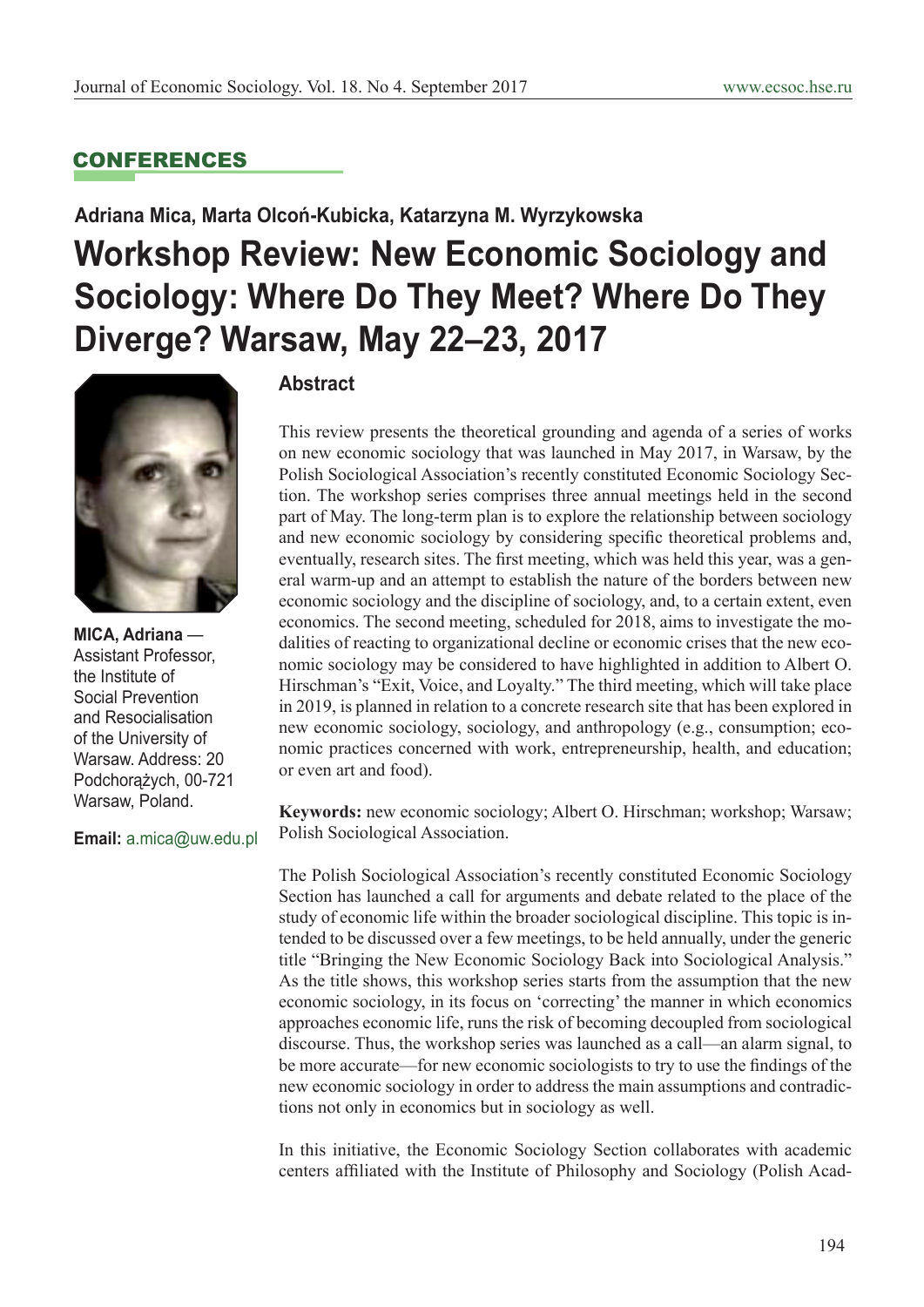

**OLCOŃ-KUBICKA, Marta** — Assistant Professor, the Institute of Philosophy and Sociology of the Polish Academy of Sciences. Address: 72 Nowy Swiat, 00-330 Warszawa, Poland**.**

### **Email:** molcon-kubicka@ ifispan.waw.pl



**WYRZYKOWSKA, Katarzyna M.** — Researcher, the Institute of Philosophy and Sociology of Polish Academy of Sciences. Address: 72 Nowy Swiat, 00-330 Warszawa, Poland.

**Email:** katarzyna@ wyrzykowska.net

emy of Sciences) and the Institute of Social Prevention and Resocialisation and the Robert B. Zajonc Institute for Social Studies (University of Warsaw). This network does not exhaust the organizational footprint of the Polish sociologists associated with economic sociology. Yet it represents a stream of researchers which combines a culturally oriented economic sociology with a classical interest in class and power relations, as well as in the moral aspect of economic actions. In addition, it is serious about brokerage with other analytical streams, such as the sociology of unintended consequences, the sociology of failure, the sociology of time, and even the sociology of music. This stream, although currently under construction, has manifested itself quite vividly in recent years. Among its successes, one can count the materialization of the first Economic Sociology Section in the framework of the Polish Sociological Association, the initiation of international partnerships for the study of economy and society (such as the Max Planck Partner Group for the Sociology of Economic Life and the collaboration with the University of Naples Federico II), and the development of research projects funded by the mother institutions and the prestigious Polish National Science Center.

The workshop series comprises three annual meetings, held in the second part of May. The long-term plan is to explore the relationship between sociology and the new economic sociology by taking into account specific theoretical problems and, eventually, research sites. The first meeting—*New Economic Sociology and Sociology: Where Do They Meet? Where Do They Diverge?* (22-23 May 2017)—hosted this year, was a general warm-up and an attempt to establish the nature of the borders between the new economic sociology and the discipline of sociology – and, to a certain extent, even economics. The second meeting, scheduled for next year—*Exit, Voice and Loyalty: Alternative Economic Models and Responses to Decline in Contemporary Society* (21-22 May 2018) —aims to investigate the modalities of reacting to organizational decline or economic crises that the new economic sociology may be considered to have highlighted in addition to "Exit, Voice, and Loyalty" (the classical triad that was originally identified by Albert O. Hirschman in 1970 and which has continued to fascinate sociologists ever since). The third meeting, which is to take place in 2019, is planned in relation to a concrete research site that has been explored in the new economic sociology, sociology, and anthropology, for example: consumption; economic practices concerned with work, entrepreneurship, health, and education; or even art and food. This last workshop will also abstract from the initial findings and try to convey a general manifesto.

Thus the 2017 discussion on the relationship between the new economic sociology and sociological analysis was mainly the first in a series of debates that aims to explore this problem from various angles. It took place at the premises in Warsaw of the Polish Academy of Sciences, in the room named in honor of Maria Skłodowska-Curie, the intellectual muse of scientists in Poland and in Central and Eastern Europe. The workshop consisted of three parts, divided as follows: theory; research sites; and possible paths and overlooked issues. It involved ten panels in total, and each part was opened with a guest speech. The first two parts, on theory and research sites, were followed by a more general roundtable that summarized the conclusions of the first day of the workshop. The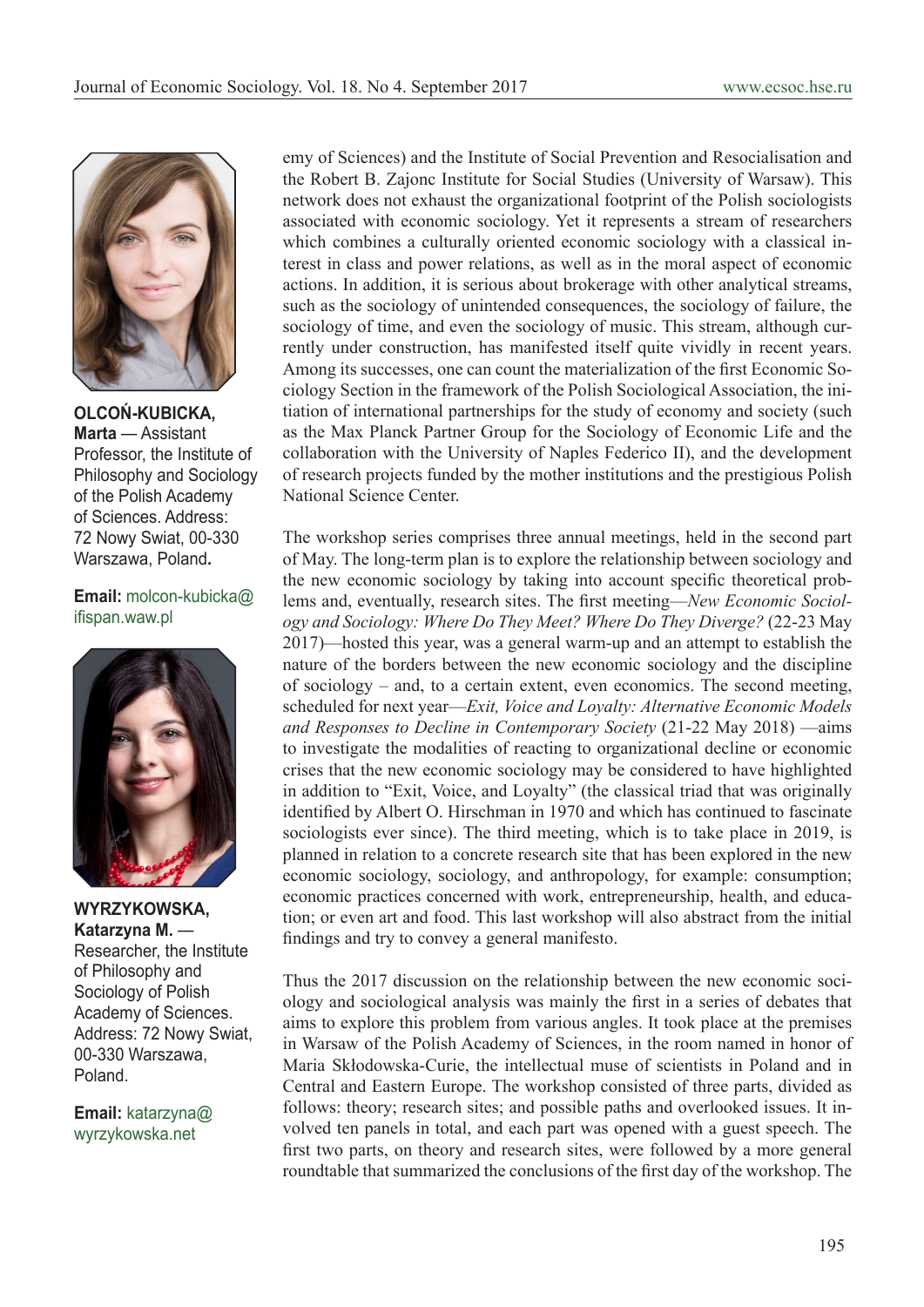third part, which focused on applied new economic sociology, concluded with an informal wrap-up session on challenges facing the discipline.

The first part, relating to theory, was opened by Andrzej Rychard's guest speech on the potential of economic sociology to illuminate some aspects and mechanisms of post-communist transformation. Rychard referred to processes of depoliticization in Polish society that have effected a decoupling in the rhetoric of political elites as well as a more general disengagement from the political sphere at the level of society. Next, the two panels on theoretical models, theoretical connections, and brokerages explored the status of distinct streams both within the new economic sociology and in relation to sociological analysis at large. Sandy Ross spoke about contemporary determined, but unclear, theoretical practices of blending the categories of economy, society, market, and culture, which do not really address the nature and characteristics of blending. Ewa Roszkowska and Ugo Corte (also speaking on behalf of Tom R. Burns and Nora Machado) revised Goffman's interaction theory from the point of view of game theory, bringing Goffman's theory back to game theoretical analysis (to paraphrase the title of the workshop). Andrzej Bukowski and Seweryn Rudnicki tackled the possibility of delivering a new, more integrative definition of innovation supported by practice theory. Gerhard Fuchs contributed a distributed paper on relational theory and the theory of fields.

The second part, related to research sites, began with Salvatore Babones's guest speech on power relations and globalization trends in contemporary society. Babones used a macro-sociological perspective embedded in systems theory to explain the dominant role of the United States in the contemporary developing global configuration. The succeeding two panels brought the focus toward a more qualitative sociology and the new economic sociology. Sebastian Giacovelli explored the applicability and potential of the notion of expectations in sociology and the new economic sociology. Seweryn Rudnicki took the bull by the horns and asked directly what sociology could learn from the new economic sociology. Joe Deville and José Ossandón (also speaking on behalf of Jeanne Lazarus and Mariana Luzzi) brought the discussion into the arena of financialization and domestic economic practices, introducing and theorizing an oikonomization approach. Marta Olcoń-Kubicka underlined the assumptions of a culturally oriented economic sociology and applied these to the study of household calculation practices and technologically sustained earmarking by young Polish middle-class couples.

The third part, regarding possible paths and overlooked issues, began with Patrik Aspers' guest speech on the challenges facing the new economic sociology, which was a theoretical tour de force. It explained the structure of the canon of the new economic sociology and the conditions that have lead to the institutionalization of some topics (such as performativity) and to the near-absence of others from its agenda (such as the relationship between production and consumption). When the floor was opened for questions, the issue of field versus movement was raised. Now that the new economic sociology has become more mature and grounded, should the "new" be dropped from "new economic sociology", or should it be kept in order to distinguish between the new economic sociologists and those who do research in economic sociology but do not consider themselves part of the movement?

The following panels—all six of them—engaged in an exploration of new possibilities of research in relation to worlds such as financial processes, economic life, and accountability. Mikołaj Lewicki discussed the correlation between differentiated credit and lending policies and social stratification. Aleksandra Herman made the archeology of the field of short-term lending in Poland reveal its trends and contradictions. On a more theoretical note, Maciej Kassner differentiated three analytical framings of 'embeddedness' that find their cues in the theory of Polanyi, and he indicated the state of light theoretical rivalry and suspicion between these. José Ossandón weighed up two possible approaches to the study of market-related activities: one that starts with an a priori concept of market and weighs what is found in the field against this definition, and another that lets the case study say what the market actually is. Next, Markéta Sedláčková initiated the theme of brokerage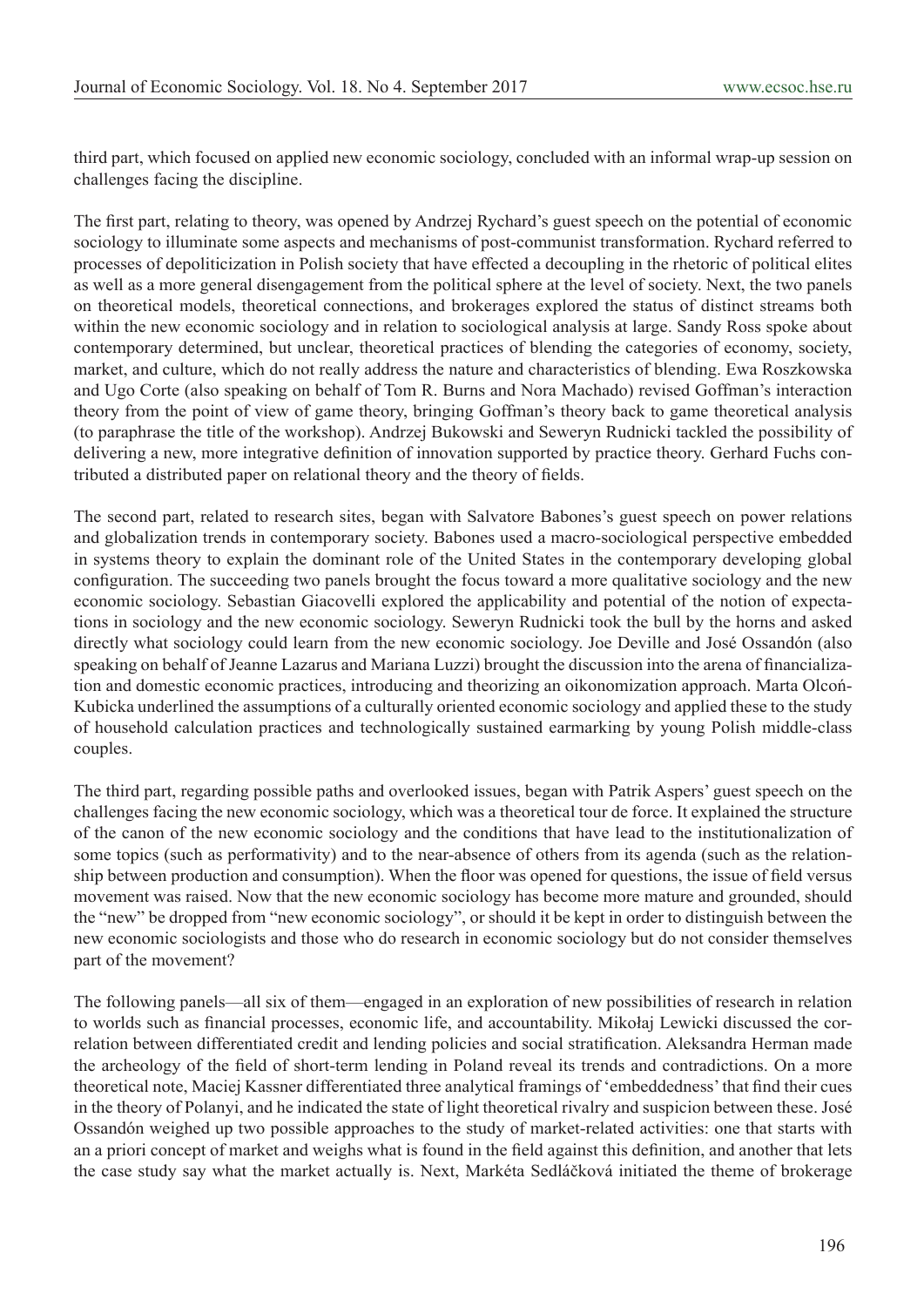between the new economic sociology and other arenas of research, pointing particularly to the issue of trust. Marcin Serafin and Mateusz Halawa took a definite step in the direction of an economic sociology of time and temporal orders. On a related topic, Dan Ryjav and Roman Hoffreiter's distributed paper attempted to bring the critically charged evaluation of economic transformation in the Czech Republic and Slovakia toward a more theoretical and abstract analysis. Then Vaike Radauva engaged with a topic that has attracted much attention recently, namely accounting practices, with her investigation of accountability in Estonian social work. Drago Čengić explored strategies of legitimation of entrepreneurship in Croatia. The topic of accounting was eventually linked with the phenomenon of interlocking directorates in the Polish system of two-tier corporate governance in the presentation authored by Joanna Szalacha-Jarmużek, and then linked with Islamic finance in the input delivered by Hideki Kitamura.

Hence, as can be inferred from this brief review, there was an evident theoretical and conceptual consistency in the presentations. The common background and research interests were also evidenced in the discussion that animated the workshop, wherein it was clear that the new economic sociologists speak the same language. But some contradictions, ambiguities, and even inconsistencies were revealed, especially during the two roundtables that summarized the state of the workshop at the end of each of the two full days of discussion. The first roundtable, on the relation between sociology and new economic sociology and hosted by Salvatore Babones and Katarzyna Wyrzykowska, would have evolved into a serious clash between two clearly divided parties had it not been for the conciliatory intervention of some of the more experienced new economic sociologists in the room. One party, a stubborn adherent of a system-theory approach related to North-American school of sociology, asked about the place and input of the new economic sociology in the modernization debate. The other party, taking a perspective that was more qualitative and friendlier to European new economic sociology, was reluctant to close the field in an old-school debate and preferred to envision a social movement instead. The second roundtable, a more informal wrap-up session led by Mateusz Halawa, revealed that some newcomers to the field discovered the new economic sociology by accident while conducting empirical research only loosely related to economic life. For this new blood coming into the new economic sociology, the theory has proved to be productive, as it offers analytical tools and concepts that are applicable to particular research projects, especially to those framed on a microscale. Yet, the discussion concluded, the development of the bigger picture is still pending, hence it is imperative to collaborate and to conduct comparative studies if these newcomers wish to move to the next level.

The first roundtable revealed that, despite being relatively open to new research sites and conceptual experiments, the new economic sociology—and, for that matter, any social movement—still cherishes certain modes of thought and framing, and it might put in motion exclusionary mechanisms if challenged on its own territory. The rejection of the North American-inspired system theory, for instance, signaled that at least the Europeanoriented economic sociologists do not engage in riddles about the place of the new economic sociology and, even if they do so, they prefer challenges from within their discipline. It also showed that the distinction between the North-American and European streams of the new economic sociology has finally begun to be visible not only in theory but also in the conference room and in the classroom.

The second roundtable indicated that the new economic sociology recruits fresh contributions not only from sociologists interested in economic behavior but also from sociologists who find the new economic sociology vocabulary and mode of thought more appealing. Though there is still room for discussion as to why sociologists who discover the new economic sociology by accident decide to stay and develop the field, suffice it here to note that these sociologists seem to be doing what this series of workshops aims to do—that is, to mobilize around bringing the new economic sociology back to sociology. However, as the discussions revealed, the relationship of mutual give-and-take has yet to be established. Some concepts are facing barriers when being incorporated into general sociology, while others, such as studies of finance, are more easily exported due to being linked with the everyday experience of uncertainty shared by the general public and academia. Thus,